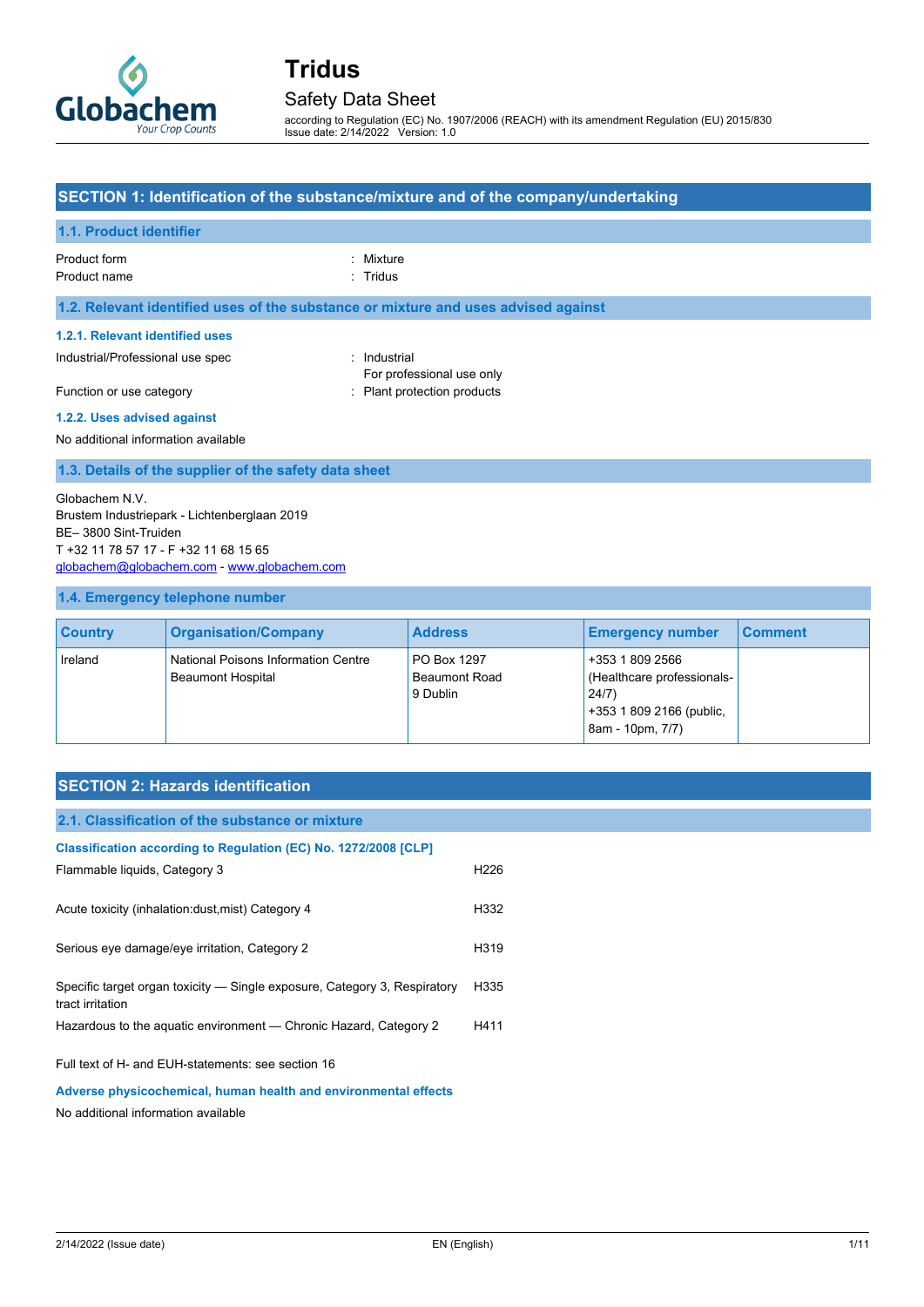## Safety Data Sheet

according to Regulation (EC) No. 1907/2006 (REACH) with its amendment Regulation (EU) 2015/830

#### **2.2. Label elements**

#### **Labelling according to Regulation (EC) No. 1272/2008 [CLP]**

| Hazard pictograms (CLP)        |                                                                                                                                                      |
|--------------------------------|------------------------------------------------------------------------------------------------------------------------------------------------------|
|                                | GHS02<br>GHS07<br>GHS09                                                                                                                              |
| Signal word (CLP)              | : Warning                                                                                                                                            |
| Contains                       | : Trinexapac-ethyl, 1-pentanol                                                                                                                       |
| Hazard statements (CLP)        | : H226 - Flammable liquid and vapour.                                                                                                                |
|                                | H319 - Causes serious eye irritation.                                                                                                                |
|                                | H332 - Harmful if inhaled.                                                                                                                           |
|                                | H335 - May cause respiratory irritation.                                                                                                             |
|                                | H411 - Toxic to aquatic life with long lasting effects.                                                                                              |
| Precautionary statements (CLP) | : P210 - Keep away from heat, sparks, open flames, hot surfaces. No smoking.                                                                         |
|                                | P261 - Avoid breathing fume, spray.                                                                                                                  |
|                                | P280 - Wear eye protection, protective clothing.                                                                                                     |
|                                | P304+P340 - IF INHALED: Remove person to fresh air and keep comfortable for breathing.<br>P312 - Call a doctor, a POISON CENTER if you feel unwell.  |
|                                | P305+P351+P338 - IF IN EYES: Rinse cautiously with water for several minutes. Remove<br>contact lenses, if present and easy to do. Continue rinsing. |
|                                | P391 - Collect spillage.                                                                                                                             |
|                                | P501 - Dispose of contents/container to a licensed hazardous-waste disposal contractor or                                                            |
|                                | collection site except for empty clean containers which can be disposed of as non-                                                                   |
|                                | hazardous waste.                                                                                                                                     |
| <b>EUH-statements</b>          | : EUH066 - Repeated exposure may cause skin dryness or cracking.                                                                                     |
|                                | EUH401 - To avoid risks to human health and the environment, comply with the instructions                                                            |
|                                | for use.                                                                                                                                             |
|                                |                                                                                                                                                      |

#### **2.3. Other hazards**

This substance/mixture does not meet the PBT criteria of REACH regulation, annex XIII This substance/mixture does not meet the vPvB criteria of REACH regulation, annex XIII Contains no PBT/vPvB substances ≥ 0.1% assessed in accordance with REACH Annex XIII

### **SECTION 3: Composition/information on ingredients**

#### **3.1. Substances**

#### Not applicable

#### **3.2. Mixtures**

| <b>Name</b>                                                       | <b>Product identifier</b>                                           | Conc.<br>(% w/w) | <b>Classification according to</b><br>Regulation (EC) No. 1272/2008<br><b>[CLP]</b>             |
|-------------------------------------------------------------------|---------------------------------------------------------------------|------------------|-------------------------------------------------------------------------------------------------|
| 1-pentanol<br>substance with a Community workplace exposure limit | CAS-No.: 71-41-0<br>EC-No.: 200-752-1<br>EC Index-No.: 603-200-00-1 | > 50             | Flam. Lig. 3, H226<br>Acute Tox. 4 (Inhalation), H332<br>STOT SE 3, H335<br>Skin Irrit. 2, H315 |
| Trinexapac-ethyl                                                  | CAS-No.: 95266-40-3                                                 | 26.6             | Skin Sens. 1B, H317<br>STOT RE 2, H373<br>Aquatic Chronic 1, H410                               |

### Full text of H- and EUH-statements: see section 16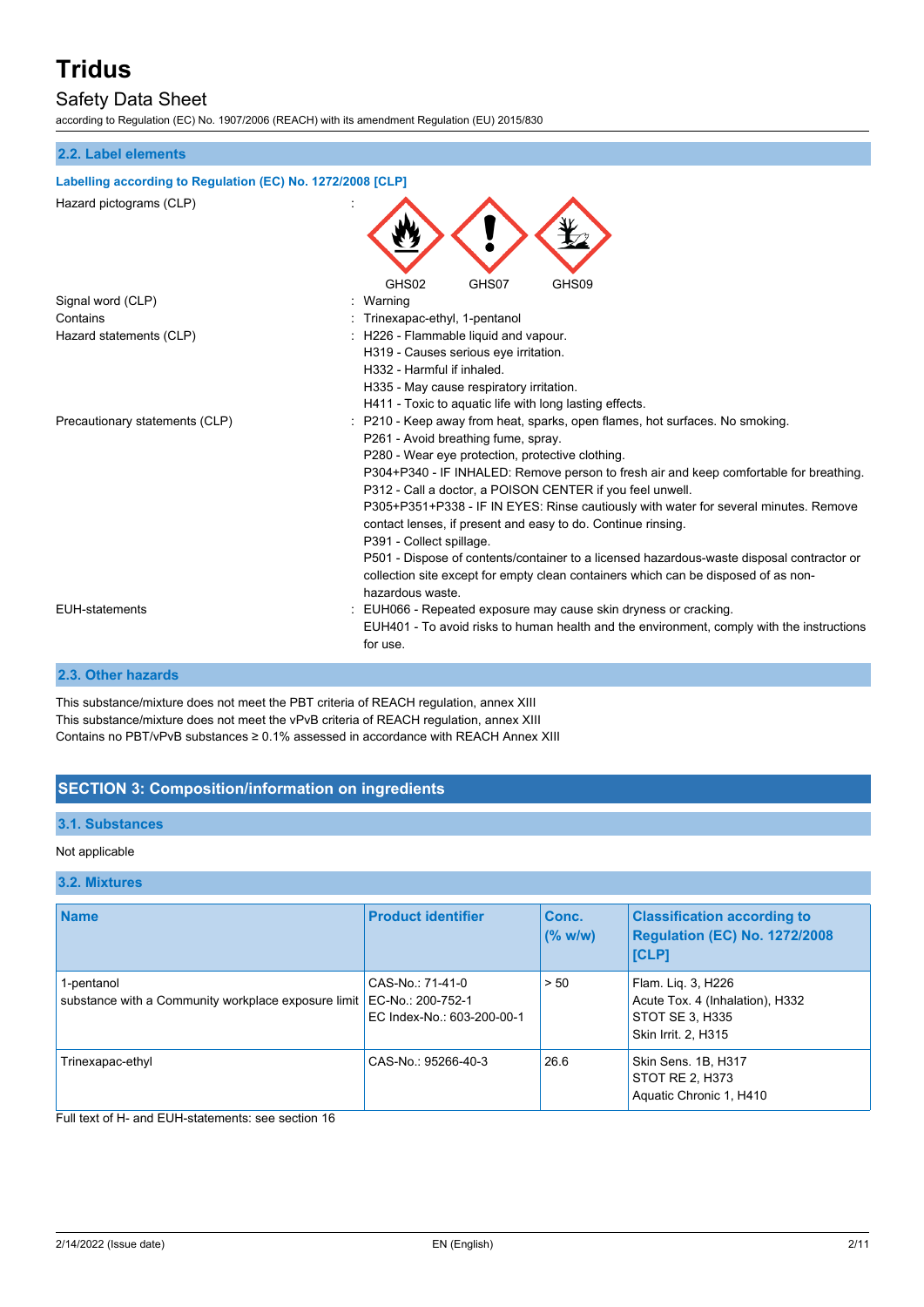## Safety Data Sheet

according to Regulation (EC) No. 1907/2006 (REACH) with its amendment Regulation (EU) 2015/830

| <b>SECTION 4: First aid measures</b>                                            |                                                                                                                                                                                                                      |  |  |
|---------------------------------------------------------------------------------|----------------------------------------------------------------------------------------------------------------------------------------------------------------------------------------------------------------------|--|--|
| 4.1. Description of first aid measures                                          |                                                                                                                                                                                                                      |  |  |
| First-aid measures general                                                      | : Never give anything by mouth to an unconscious person. If you feel unwell, seek medical<br>advice (show the label where possible).                                                                                 |  |  |
| First-aid measures after inhalation                                             | : Remove person to fresh air and keep comfortable for breathing. Call a POISON<br>CENTER/doctor if you feel unwell.                                                                                                  |  |  |
| First-aid measures after skin contact                                           | : Take off immediately all contaminated clothing. Rinse skin with water/shower.                                                                                                                                      |  |  |
| First-aid measures after eye contact                                            | : Rinse cautiously with water for several minutes. Remove contact lenses, if present and easy<br>to do. Continue rinsing. If eye irritation persists: Get medical advice/attention. Get medical<br>advice/attention. |  |  |
| First-aid measures after ingestion                                              | : Rinse mouth. Do NOT induce vomiting. Obtain emergency medical attention.                                                                                                                                           |  |  |
| 4.2. Most important symptoms and effects, both acute and delayed                |                                                                                                                                                                                                                      |  |  |
| Symptoms/effects after inhalation                                               | : Danger of serious damage to health by prolonged exposure through inhalation. Harmful if<br>inhaled. May cause respiratory irritation.                                                                              |  |  |
| Symptoms/effects after eye contact                                              | : Causes eye irritation. Causes serious eye irritation.                                                                                                                                                              |  |  |
| 4.3. Indication of any immediate medical attention and special treatment needed |                                                                                                                                                                                                                      |  |  |

No additional information available

| <b>SECTION 5: Firefighting measures</b>                        |                                                                                                                                                                          |  |  |
|----------------------------------------------------------------|--------------------------------------------------------------------------------------------------------------------------------------------------------------------------|--|--|
| 5.1. Extinguishing media                                       |                                                                                                                                                                          |  |  |
| Suitable extinguishing media<br>Unsuitable extinguishing media | : Foam. Dry powder. Carbon dioxide. Water spray. Sand.<br>: Do not use a heavy water stream.                                                                             |  |  |
| 5.2. Special hazards arising from the substance or mixture     |                                                                                                                                                                          |  |  |
| Fire hazard<br><b>Explosion hazard</b>                         | : Flammable liquid and vapour.<br>: May form flammable/explosive vapour-air mixture.                                                                                     |  |  |
| 5.3. Advice for firefighters                                   |                                                                                                                                                                          |  |  |
| Firefighting instructions                                      | : Use water spray or fog for cooling exposed containers. Exercise caution when fighting any<br>chemical fire. Prevent fire fighting water from entering the environment. |  |  |
| Protection during firefighting                                 | : Do not enter fire area without proper protective equipment, including respiratory protection.                                                                          |  |  |

| <b>SECTION 6: Accidental release measures</b>                                                                                             |                                                                                                              |  |  |
|-------------------------------------------------------------------------------------------------------------------------------------------|--------------------------------------------------------------------------------------------------------------|--|--|
| 6.1. Personal precautions, protective equipment and emergency procedures                                                                  |                                                                                                              |  |  |
| General measures                                                                                                                          | : Remove ignition sources. Use special care to avoid static electric charges. No open flames.<br>No smoking. |  |  |
| 6.1.1. For non-emergency personnel                                                                                                        |                                                                                                              |  |  |
| Emergency procedures                                                                                                                      | : Evacuate unnecessary personnel.                                                                            |  |  |
| 6.1.2. For emergency responders                                                                                                           |                                                                                                              |  |  |
| Protective equipment<br>Emergency procedures                                                                                              | : Equip cleanup crew with proper protection.<br>: Ventilate area.                                            |  |  |
| <b>6.2. Environmental precautions</b>                                                                                                     |                                                                                                              |  |  |
| Prevent entry to sewers and public waters. Notify authorities if liquid enters sewers or public waters. Avoid release to the environment. |                                                                                                              |  |  |
| 6.3. Methods and material for containment and cleaning up                                                                                 |                                                                                                              |  |  |

#### Methods for cleaning up **interpret in the solids** is Soak up spills with inert solids, such as clay or diatomaceous earth as soon as possible. Collect spillage.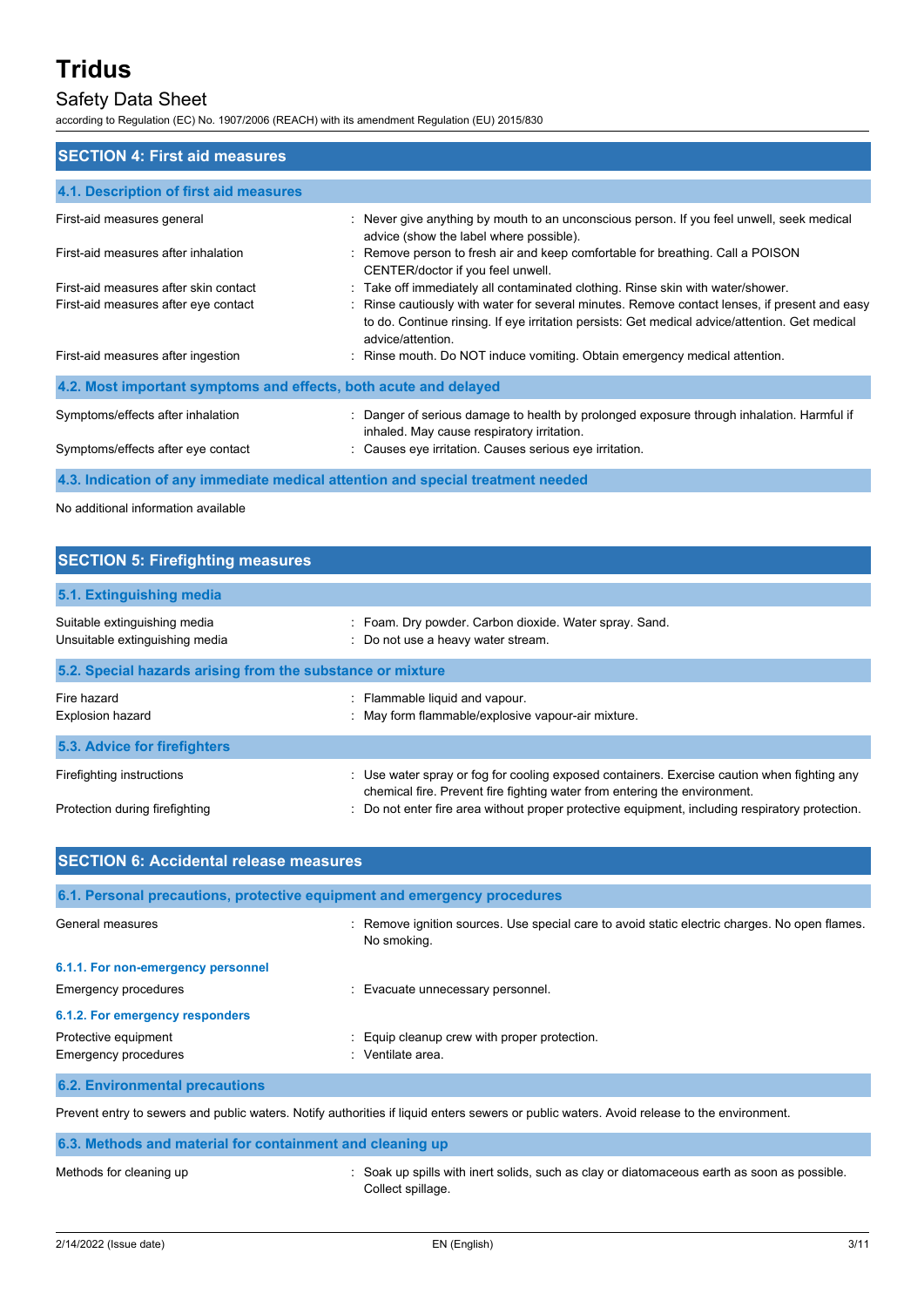## Safety Data Sheet

according to Regulation (EC) No. 1907/2006 (REACH) with its amendment Regulation (EU) 2015/830

#### **6.4. Reference to other sections**

See Section 8. Exposure controls and personal protection.

| <b>SECTION 7: Handling and storage</b>                             |                                                                                                                                                                                                                                                                                                                                                                                                                                                         |
|--------------------------------------------------------------------|---------------------------------------------------------------------------------------------------------------------------------------------------------------------------------------------------------------------------------------------------------------------------------------------------------------------------------------------------------------------------------------------------------------------------------------------------------|
| 7.1. Precautions for safe handling                                 |                                                                                                                                                                                                                                                                                                                                                                                                                                                         |
| Additional hazards when processed<br>Precautions for safe handling | : Handle empty containers with care because residual vapours are flammable.<br>: Wash hands and other exposed areas with mild soap and water before eating, drinking or<br>smoking and when leaving work. Provide good ventilation in process area to prevent<br>formation of vapour. No open flames. No smoking. Take precautionary measures against<br>static discharge. Use only non-sparking tools. Use only outdoors or in a well-ventilated area. |
| 7.2. Conditions for safe storage, including any incompatibilities  |                                                                                                                                                                                                                                                                                                                                                                                                                                                         |
| Technical measures                                                 | : Proper grounding procedures to avoid static electricity should be followed. Ground/bond<br>container and receiving equipment.                                                                                                                                                                                                                                                                                                                         |
| Storage conditions                                                 | : Keep only in the original container in a cool, well ventilated place away from : Direct<br>sunlight, Heat sources, Keep in fireproof place. Keep container tightly closed.                                                                                                                                                                                                                                                                            |
| Incompatible products<br>Incompatible materials                    | : Strong bases. Strong acids.<br>Sources of ignition. Direct sunlight. Heat sources.                                                                                                                                                                                                                                                                                                                                                                    |
| 7.3. Specific end use(s)                                           |                                                                                                                                                                                                                                                                                                                                                                                                                                                         |

No additional information available

### **SECTION 8: Exposure controls/personal protection**

#### **8.1. Control parameters**

#### **8.1.1 National occupational exposure and biological limit values**

No additional information available

#### **8.1.2. Recommended monitoring procedures**

No additional information available

#### **8.1.3. Air contaminants formed**

No additional information available

#### **8.1.4. DNEL and PNEC**

No additional information available

#### **8.1.5. Control banding**

No additional information available

#### **8.2. Exposure controls**

#### **8.2.1. Appropriate engineering controls**

No additional information available

#### **8.2.2. Personal protection equipment**

**Personal protective equipment:** Avoid all unnecessary exposure.

**Personal protective equipment symbol(s):**

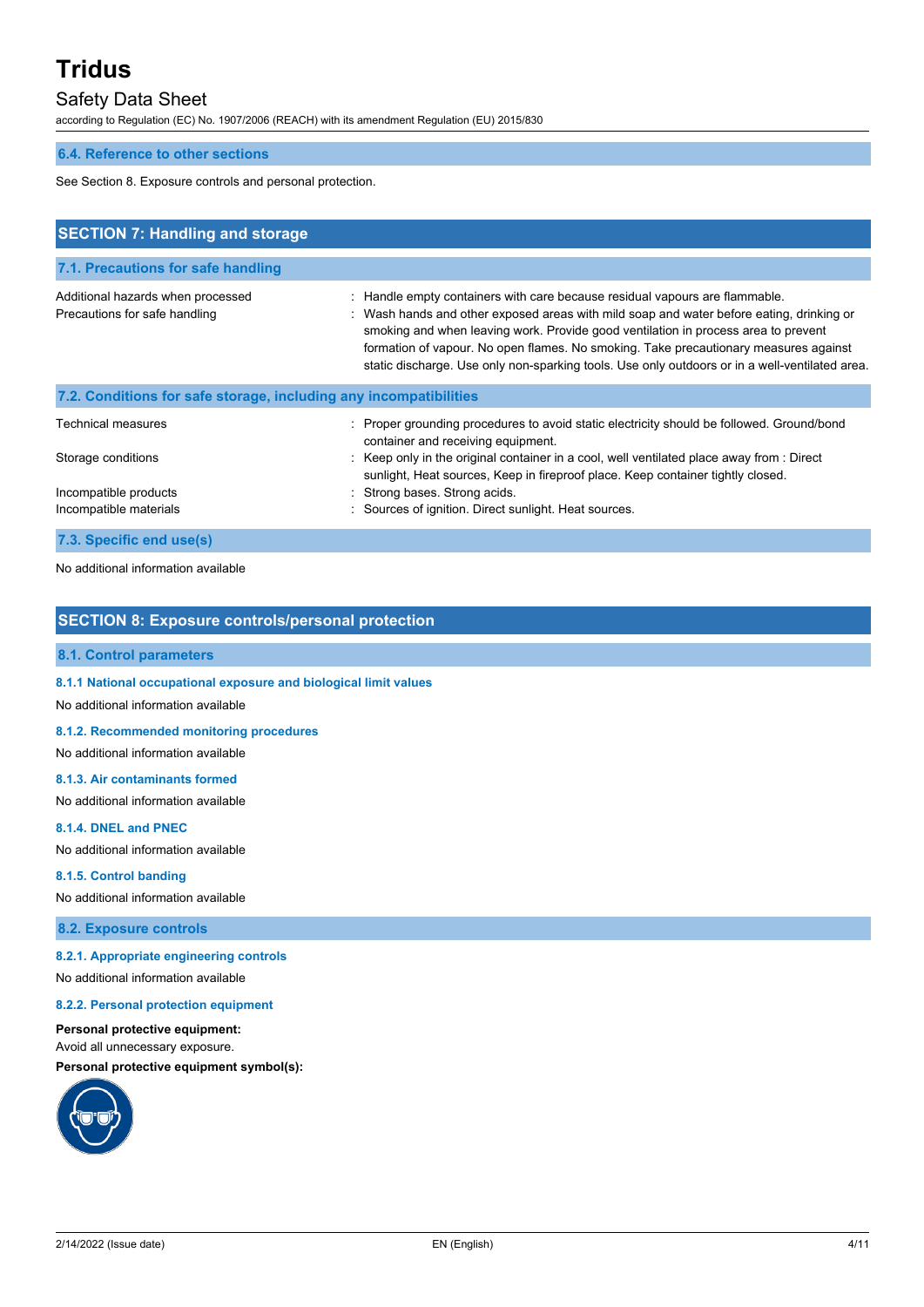## Safety Data Sheet

according to Regulation (EC) No. 1907/2006 (REACH) with its amendment Regulation (EU) 2015/830

#### **8.2.2.1. Eye and face protection**

#### **Eye protection:**

Chemical goggles or safety glasses

#### **8.2.2.2. Skin protection**

**Hand protection:** Wear protective gloves.

#### **8.2.2.3. Respiratory protection**

**Respiratory protection:** Wear appropriate mask

#### **8.2.2.4. Thermal hazards**

No additional information available

**8.2.3. Environmental exposure controls**

#### **Other information:**

Do not eat, drink or smoke during use.

### **SECTION 9: Physical and chemical properties**

**9.1. Information on basic physical and chemical properties**

| <b>Physical state</b>                           | Liquid                                           |
|-------------------------------------------------|--------------------------------------------------|
| Colour                                          | amber.                                           |
| Odour                                           | characteristic.                                  |
| Odour threshold                                 | No data available                                |
| pH                                              | No data available                                |
| pH solution                                     | 3.2(1%)                                          |
| Relative evaporation rate (butylacetate=1)      | No data available                                |
| Melting point                                   | No data available                                |
| Freezing point                                  | No data available                                |
| Boiling point                                   | No data available                                |
| Flash point                                     | : $51.1^{\circ}$ C                               |
| Auto-ignition temperature                       | 400 $^{\circ}$ C                                 |
| Decomposition temperature                       | No data available                                |
| Flammability (solid, gas)                       | Flammable liquid and vapour.                     |
| Vapour pressure                                 | No data available                                |
| Relative vapour density at 20 °C                | No data available                                |
| Relative density                                | 0.945                                            |
| Solubility                                      | No data available                                |
| Partition coefficient n-octanol/water (Log Pow) | No data available                                |
| Viscosity, kinematic                            | $7.23 \text{ mm}^2\text{/s}$                     |
| Viscosity, dynamic                              | No data available                                |
| <b>Explosive properties</b>                     | Product is not explosive.                        |
| Oxidising properties                            | Non oxidizing material according to EC criteria. |
| <b>Explosive limits</b>                         | No data available                                |

#### **9.2. Other information**

No additional information available

### **SECTION 10: Stability and reactivity**

#### **10.1. Reactivity**

No additional information available

**10.2. Chemical stability**

Not established. Flammable liquid and vapour. May form flammable/explosive vapour-air mixture.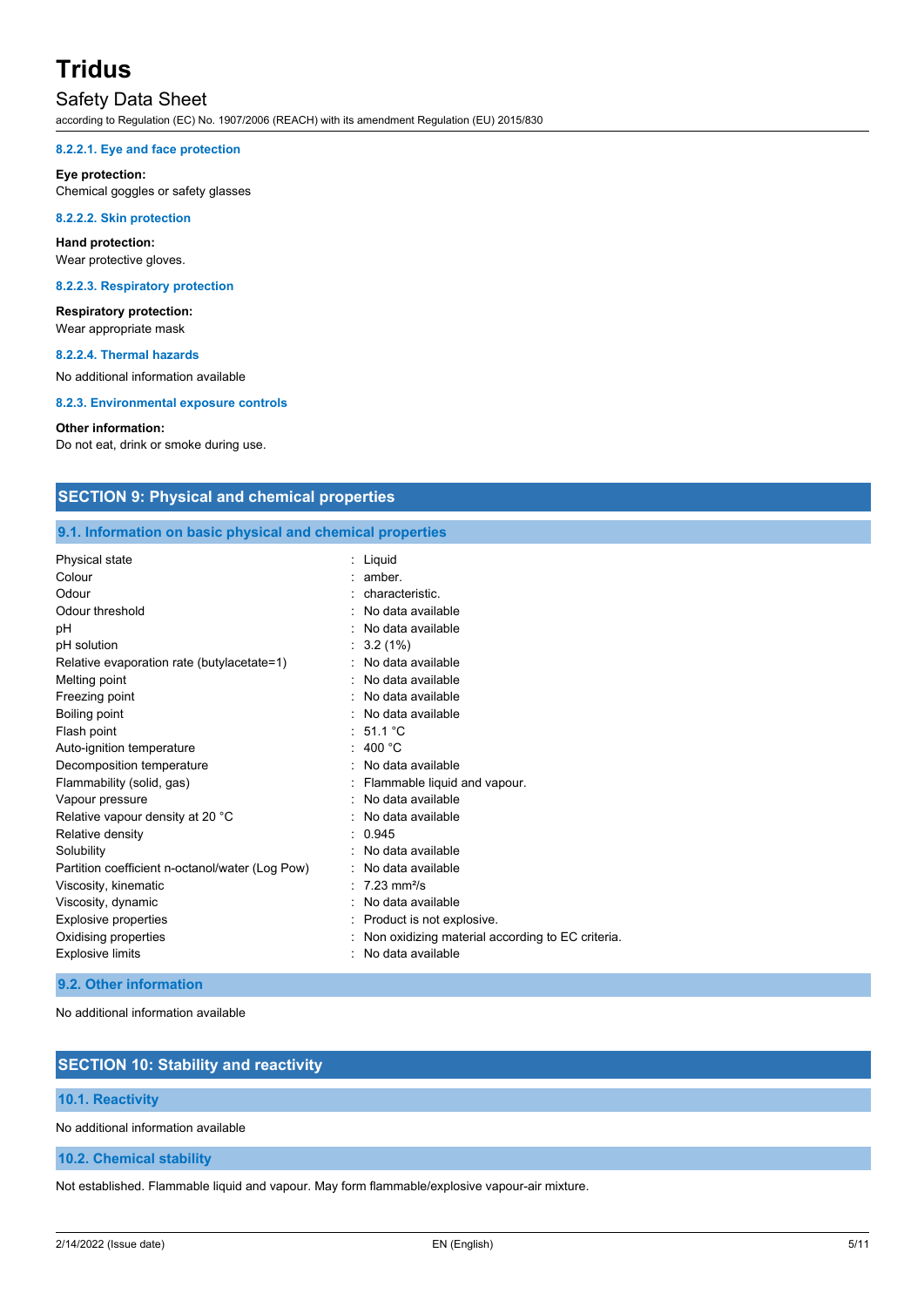### Safety Data Sheet

according to Regulation (EC) No. 1907/2006 (REACH) with its amendment Regulation (EU) 2015/830

#### **10.3. Possibility of hazardous reactions**

#### Not established.

#### **10.4. Conditions to avoid**

Direct sunlight. Extremely high or low temperatures. Open flame. Overheating. Heat. Sparks.

#### **10.5. Incompatible materials**

#### Strong acids. Strong bases.

**10.6. Hazardous decomposition products**

fume. Carbon monoxide. Carbon dioxide. May release flammable gases.

## **SECTION 11: Toxicological information 11.1 Information on toxicological effects** Acute toxicity (oral) **Example 20** Acute toxicity (oral) Acute toxicity (dermal) **Example 20** Acute toxicity (dermal) Acute toxicity (inhalation)  $\qquad \qquad$ : Harmful if inhaled. **Tridus** LD50 oral rat  $\vert$  > 2000 mg/kg LD50 dermal rat  $\vert$  > 2000 mg/kg LC50 Inhalation - Rat  $\vert$  1 – 5 mg/l/4h ATE CLP (vapours) 2 1 mg/l/4h ATE CLP (dust, mist) 1 mg/l/4h **Trinexapac-ethyl (95266-40-3)** LD50 oral rat 3160 – 3830 mg/kg LD50 dermal rat  $\vert$  > 2000 mg/kg LC50 Inhalation - Rat  $\vert$  > 2000 lb/h Skin corrosion/irritation in the set of the set of the Skin corrosion/irritation Additional information **interest on a set on available data**, the classification criteria are not met Serious eye damage/irritation  $\qquad \qquad : \qquad \text{Causes serious eye irrational}$ Respiratory or skin sensitisation : Not classified Additional information **interest on a set on available data**, the classification criteria are not met Germ cell mutagenicity **Second Contract Contract Contract Contract Contract Contract Contract Contract Contract Contract Contract Contract Contract Contract Contract Contract Contract Contract Contract Contract Contract Co** Additional information example of the state of the same of metal on available data, the classification criteria are not met Carcinogenicity **Carcinogenicity Carcinogenicity Carcinogenicity Carcinogenicity Carcinogenicity Carcinogenicity Carcinogenicity Carcinogenicity Carcinogenicity Carcinogenicity Carcinogenicity Carcino** Additional information : Based on available data, the classification criteria are not met Reproductive toxicity in the set of the set of the Reproductive toxicity in the set of the set of the set of the set of the set of the set of the set of the set of the set of the set of the set of the set of the set of the Additional information : Based on available data, the classification criteria are not met STOT-single exposure **in the state of the state of the STOT-single exposure**  $\cdot$  May cause respiratory irritation. **1-pentanol (71-41-0)** STOT-single exposure May cause respiratory irritation. STOT-repeated exposure : Not classified Additional information : Based on available data, the classification criteria are not met **Trinexapac-ethyl (95266-40-3)** STOT-repeated exposure May cause damage to organs through prolonged or repeated exposure. Aspiration hazard : Not classified Additional information **interest on a set on available data**, the classification criteria are not met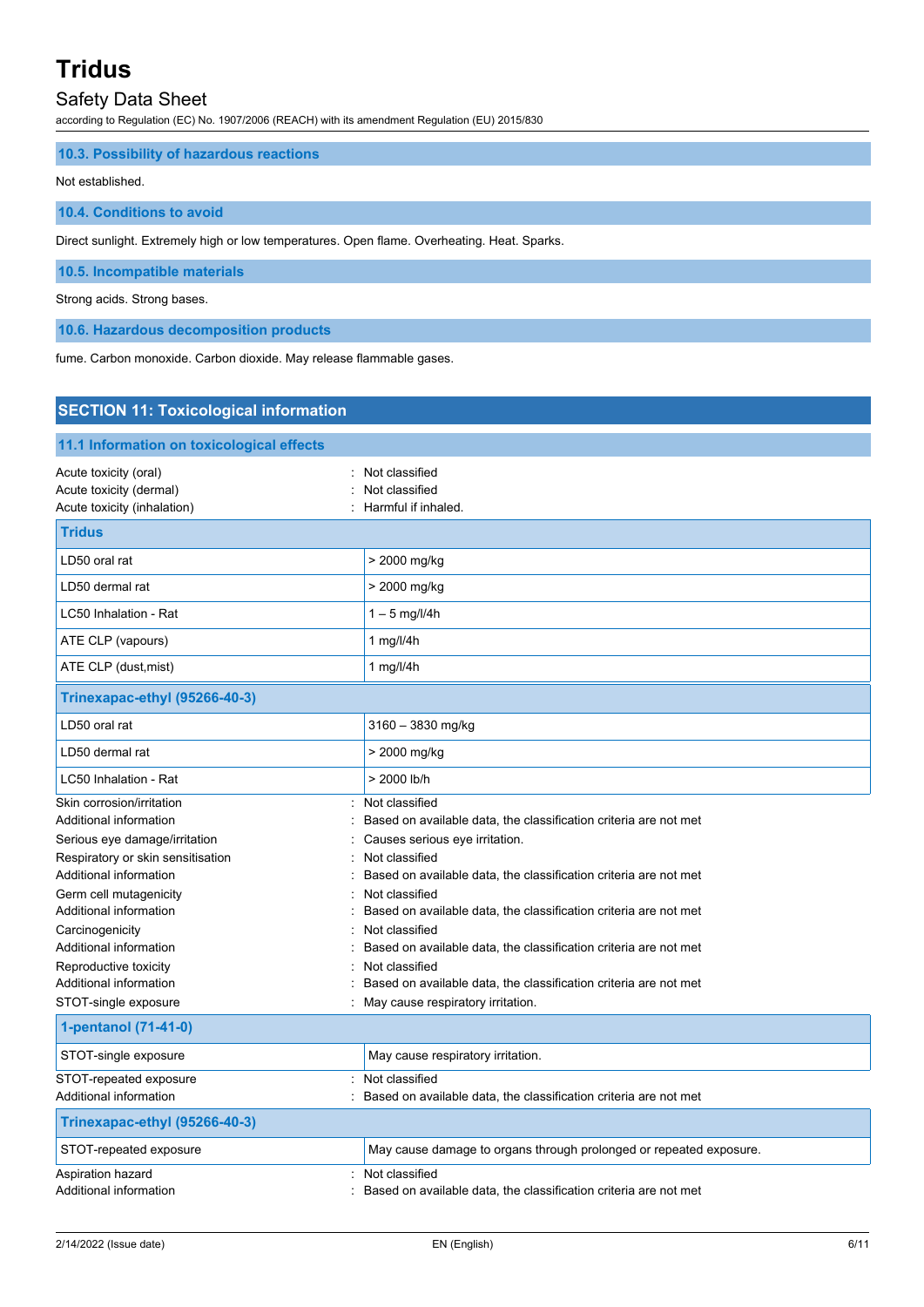## Safety Data Sheet

according to Regulation (EC) No. 1907/2006 (REACH) with its amendment Regulation (EU) 2015/830

| <b>Tridus</b>                                                     |                              |
|-------------------------------------------------------------------|------------------------------|
| Viscosity, kinematic                                              | $7.23 \text{ mm}^2/\text{s}$ |
| Potential adverse human health effects and<br>Harmful if inhaled. |                              |
| symptoms                                                          |                              |

| <b>SECTION 12: Ecological information</b>                                                                                                      |                                                                                                                          |  |  |
|------------------------------------------------------------------------------------------------------------------------------------------------|--------------------------------------------------------------------------------------------------------------------------|--|--|
| 12.1. Toxicity                                                                                                                                 |                                                                                                                          |  |  |
| Ecology - water<br>Hazardous to the aquatic environment, short-term<br>(acute)<br>Hazardous to the aquatic environment, long-term<br>(chronic) | Toxic to aquatic life with long lasting effects.<br>Not classified<br>: Toxic to aquatic life with long lasting effects. |  |  |
| <b>Tridus</b>                                                                                                                                  |                                                                                                                          |  |  |
| LC50 - Fish [1]                                                                                                                                | 10 - 100 mg/l (96 h) Oncorhynchus mykiss                                                                                 |  |  |
| EC50 - Crustacea [1]                                                                                                                           | > 100 mg/l (48 h) Daphnia magna                                                                                          |  |  |
| ErC50 algae                                                                                                                                    | 10 - 100 mg/l (72 h) Scenedesmus subspicatus                                                                             |  |  |
| Trinexapac-ethyl (95266-40-3)                                                                                                                  |                                                                                                                          |  |  |
| LC50 - Fish [1]                                                                                                                                | > 68 mg/l (96h) Onchorhynchus mykiss                                                                                     |  |  |
| LC50 - Fish [2]                                                                                                                                | > 130.1 mg/l (96 h) Lepomis macrochirus                                                                                  |  |  |
| EC50 - Crustacea [1]                                                                                                                           | > 142.5 mg/l (48 h) Daphnia magna                                                                                        |  |  |
| 12.2. Persistence and degradability                                                                                                            |                                                                                                                          |  |  |
| <b>Tridus</b>                                                                                                                                  |                                                                                                                          |  |  |
| Persistence and degradability                                                                                                                  | Not readily biodegradable. May cause long-term adverse effects in the environment.                                       |  |  |
| Trinexapac-ethyl (95266-40-3)                                                                                                                  |                                                                                                                          |  |  |
| Persistence and degradability                                                                                                                  | May cause long-term adverse effects in the environment.                                                                  |  |  |
| 12.3. Bioaccumulative potential                                                                                                                |                                                                                                                          |  |  |

| <b>Tridus</b>                                   |                  |  |
|-------------------------------------------------|------------------|--|
| Bioaccumulative potential                       | Not established. |  |
| Trinexapac-ethyl (95266-40-3)                   |                  |  |
| Partition coefficient n-octanol/water (Log Kow) | 4.7              |  |
| Bioaccumulative potential                       | Not established. |  |

### **12.4. Mobility in soil**

No additional information available

| 12.5. Results of PBT and vPvB assessment                                               |
|----------------------------------------------------------------------------------------|
| <b>Tridus</b>                                                                          |
| This substance/mixture does not meet the PBT criteria of REACH regulation, annex XIII  |
| This substance/mixture does not meet the vPvB criteria of REACH regulation, annex XIII |
| 12.6. Other adverse effects                                                            |

Additional information **interval information** : Avoid release to the environment.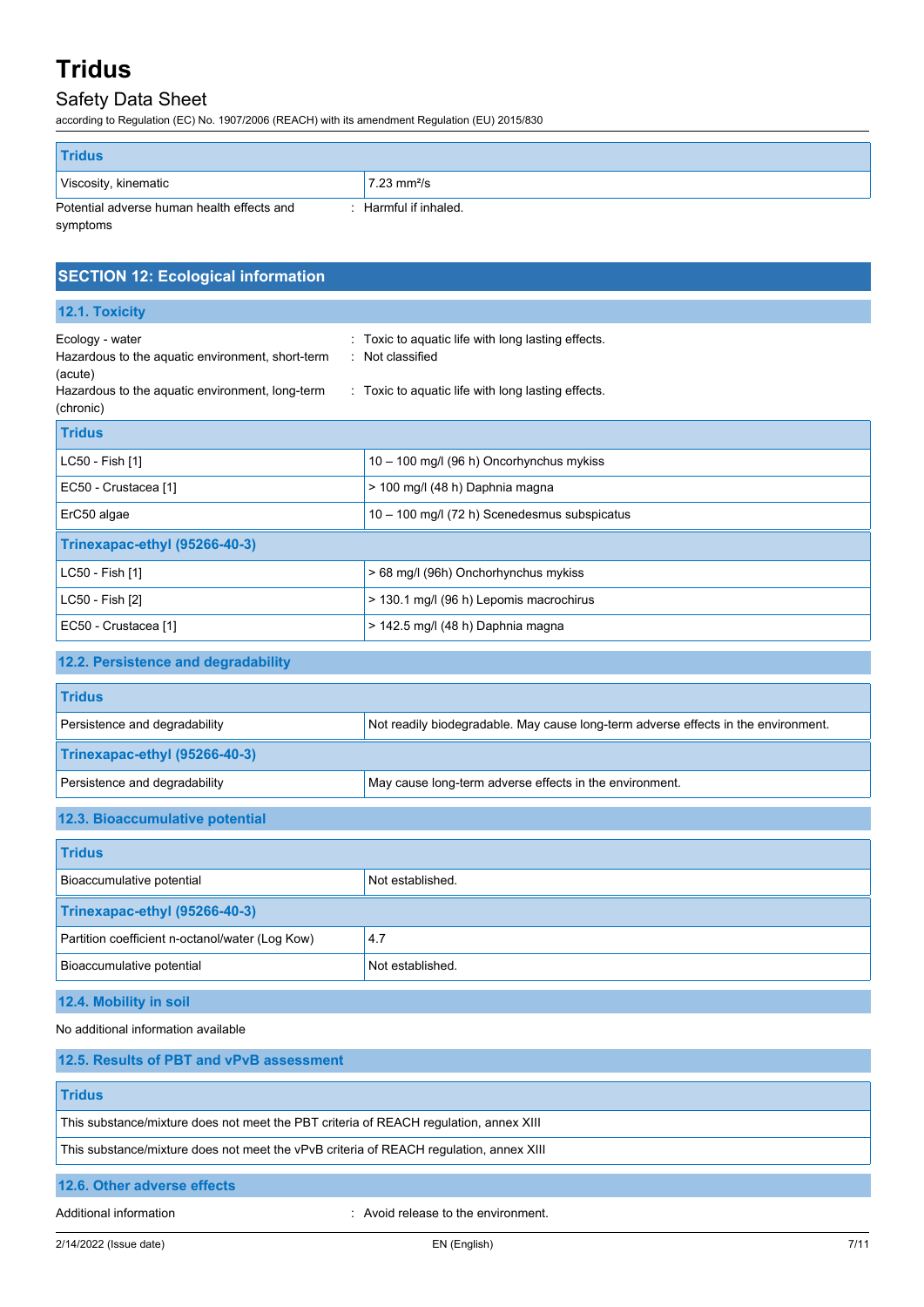## Safety Data Sheet

according to Regulation (EC) No. 1907/2006 (REACH) with its amendment Regulation (EU) 2015/830

| <b>SECTION 13: Disposal considerations</b>                                                        |                                                                                                                                                                                               |
|---------------------------------------------------------------------------------------------------|-----------------------------------------------------------------------------------------------------------------------------------------------------------------------------------------------|
| 13.1. Waste treatment methods                                                                     |                                                                                                                                                                                               |
| Product/Packaging disposal recommendations<br>Additional information<br>Ecology - waste materials | Dispose in a safe manner in accordance with local/national regulations.<br>: Handle empty containers with care because residual vapours are flammable.<br>: Avoid release to the environment. |

### **SECTION 14: Transport information**

In accordance with ADR / IMDG / IATA / ADN / RID

| 14.1 UN number                                                                                                                                                                               |                                                                                                                                                                                                                                                                      |
|----------------------------------------------------------------------------------------------------------------------------------------------------------------------------------------------|----------------------------------------------------------------------------------------------------------------------------------------------------------------------------------------------------------------------------------------------------------------------|
| UN-No. (ADR)<br>UN-No. (IMDG)<br>UN-No. (IATA)<br>UN-No. (ADN)<br>UN-No. (RID)                                                                                                               | $:$ UN 1105<br>: UN 1105<br>$:$ UN 1105<br>$:$ UN 1105<br>$:$ UN 1105                                                                                                                                                                                                |
| 14.2. UN proper shipping name                                                                                                                                                                |                                                                                                                                                                                                                                                                      |
| Proper Shipping Name (ADR)<br>Proper Shipping Name (IMDG)<br>Proper Shipping Name (IATA)<br>Proper Shipping Name (ADN)<br>Proper Shipping Name (RID)<br>Transport document description (ADR) | : PENTANOLS (Trinexapac-ethyl)<br>: PENTANOLS (Trinexapac-ethyl)<br>: Pentanols (Trinexapac-ethyl)<br>: PENTANOLS (Trinexapac-ethyl)<br>: PENTANOLS (Trinexapac-ethyl)<br>: UN 1105 PENTANOLS (Trinexapac-ethyl), 3, III, (D/E), ENVIRONMENTALLY<br><b>HAZARDOUS</b> |
| Transport document description (IMDG)                                                                                                                                                        | : UN 1105 PENTANOLS (Trinexapac-ethyl), 3, III, MARINE<br>POLLUTANT/ENVIRONMENTALLY HAZARDOUS                                                                                                                                                                        |
| Transport document description (IATA)<br>Transport document description (ADN)                                                                                                                | : UN 1105 Pentanols (Trinexapac-ethyl), 3, III, ENVIRONMENTALLY HAZARDOUS<br>: UN 1105 PENTANOLS (Trinexapac-ethyl), 3, III, ENVIRONMENTALLY HAZARDOUS                                                                                                               |
| Transport document description (RID)                                                                                                                                                         | : UN 1105 PENTANOLS (Trinexapac-ethyl), 3, III, ENVIRONMENTALLY HAZARDOUS                                                                                                                                                                                            |

#### **14.3. Transport hazard class(es)**

#### **ADR**

Transport hazard class(es) (ADR) : 3 Danger labels (ADR)  $\qquad \qquad$  : 3



**IMDG** Transport hazard class(es) (IMDG) : 3<br>Danger labels (IMDG) : 3 Danger labels (IMDG)

**IATA** Transport hazard class(es) (IATA) : 3 Danger labels (IATA) : 3



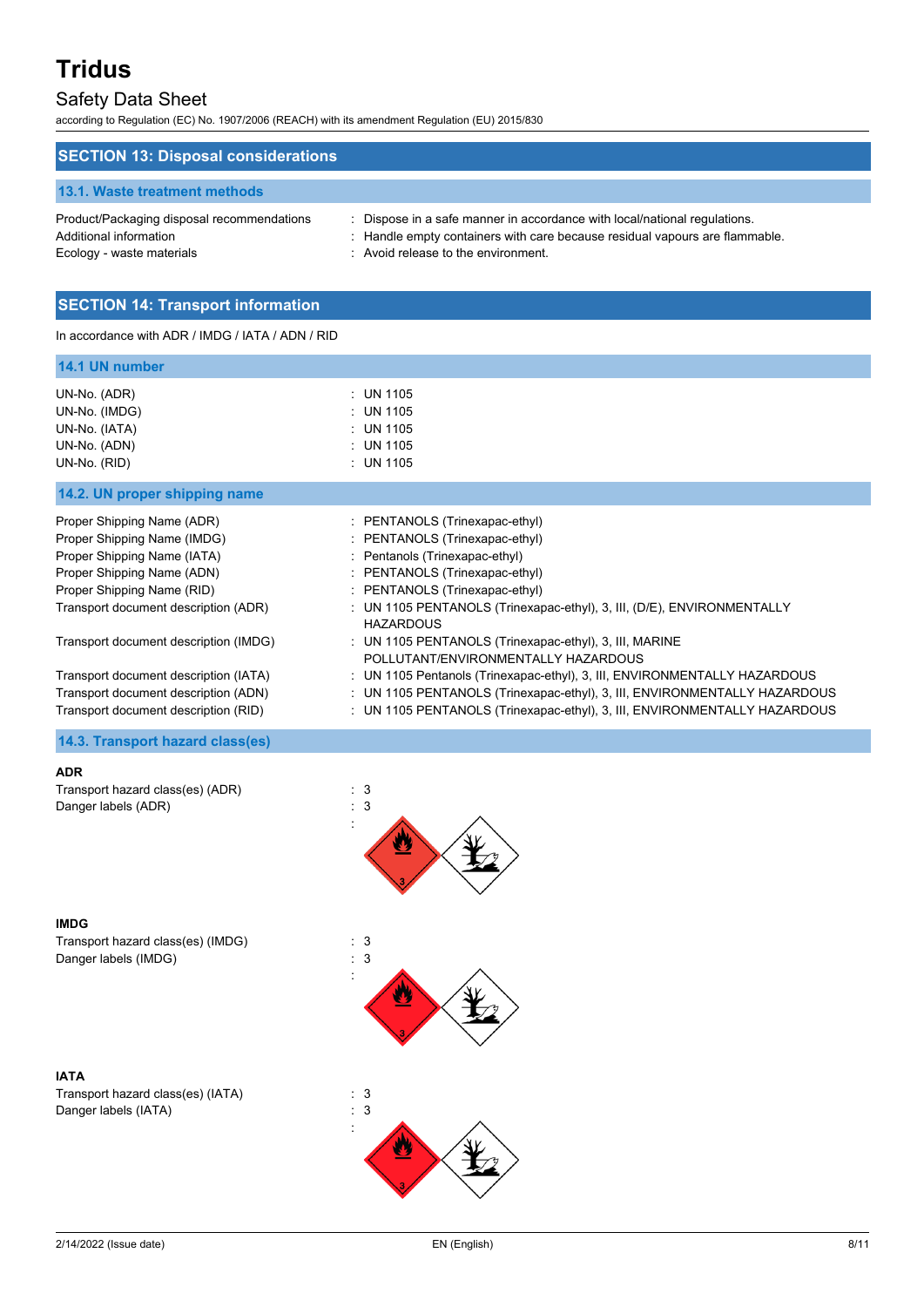## Safety Data Sheet

according to Regulation (EC) No. 1907/2006 (REACH) with its amendment Regulation (EU) 2015/830

| Transport hazard class(es) (ADN)<br>Danger labels (ADN)<br><b>RID</b><br>Transport hazard class(es) (RID)<br>Danger labels (RID)                                                                                                                                                                                                                                       | $\mathbf{3}$<br>3<br>: 3<br>$\therefore$ 3                                                             |
|------------------------------------------------------------------------------------------------------------------------------------------------------------------------------------------------------------------------------------------------------------------------------------------------------------------------------------------------------------------------|--------------------------------------------------------------------------------------------------------|
| 14.4. Packing group                                                                                                                                                                                                                                                                                                                                                    |                                                                                                        |
| Packing group (ADR)<br>Packing group (IMDG)<br>Packing group (IATA)<br>Packing group (ADN)<br>Packing group (RID)                                                                                                                                                                                                                                                      | $:$ $\mathsf{III}$<br>- III<br>$\overline{\phantom{1}}$<br>$\pm$ 111<br>$\pm$ 111                      |
| <b>14.5. Environmental hazards</b>                                                                                                                                                                                                                                                                                                                                     |                                                                                                        |
| Dangerous for the environment<br>Marine pollutant                                                                                                                                                                                                                                                                                                                      | : Yes<br>: Yes                                                                                         |
| Other information                                                                                                                                                                                                                                                                                                                                                      | : No supplementary information available                                                               |
| 14.6. Special precautions for user                                                                                                                                                                                                                                                                                                                                     |                                                                                                        |
| <b>Overland transport</b><br>Classification code (ADR)<br>Limited quantities (ADR)<br>Excepted quantities (ADR)<br>Packing instructions (ADR)<br>Mixed packing provisions (ADR)                                                                                                                                                                                        | : F1<br>5 <sub>l</sub><br>$\therefore$ E1<br>P001, IBC03, LP01, R001<br><b>MP19</b>                    |
| Portable tank and bulk container instructions (ADR)<br>Portable tank and bulk container special provisions<br>(ADR)<br>Tank code (ADR)<br>Vehicle for tank carriage<br>Transport category (ADR)<br>Special provisions for carriage - Packages (ADR)<br>Special provisions for carriage - Operation (ADR)<br>Hazard identification number (Kemler No.)<br>Orange plates | : T2<br>$\therefore$ TP1<br>: LGBF<br>$:$ FL<br>$\mathbf{3}$<br>÷<br>: V12<br>: S2<br>30<br>30<br>1105 |
| Tunnel restriction code (ADR)                                                                                                                                                                                                                                                                                                                                          | : D/E                                                                                                  |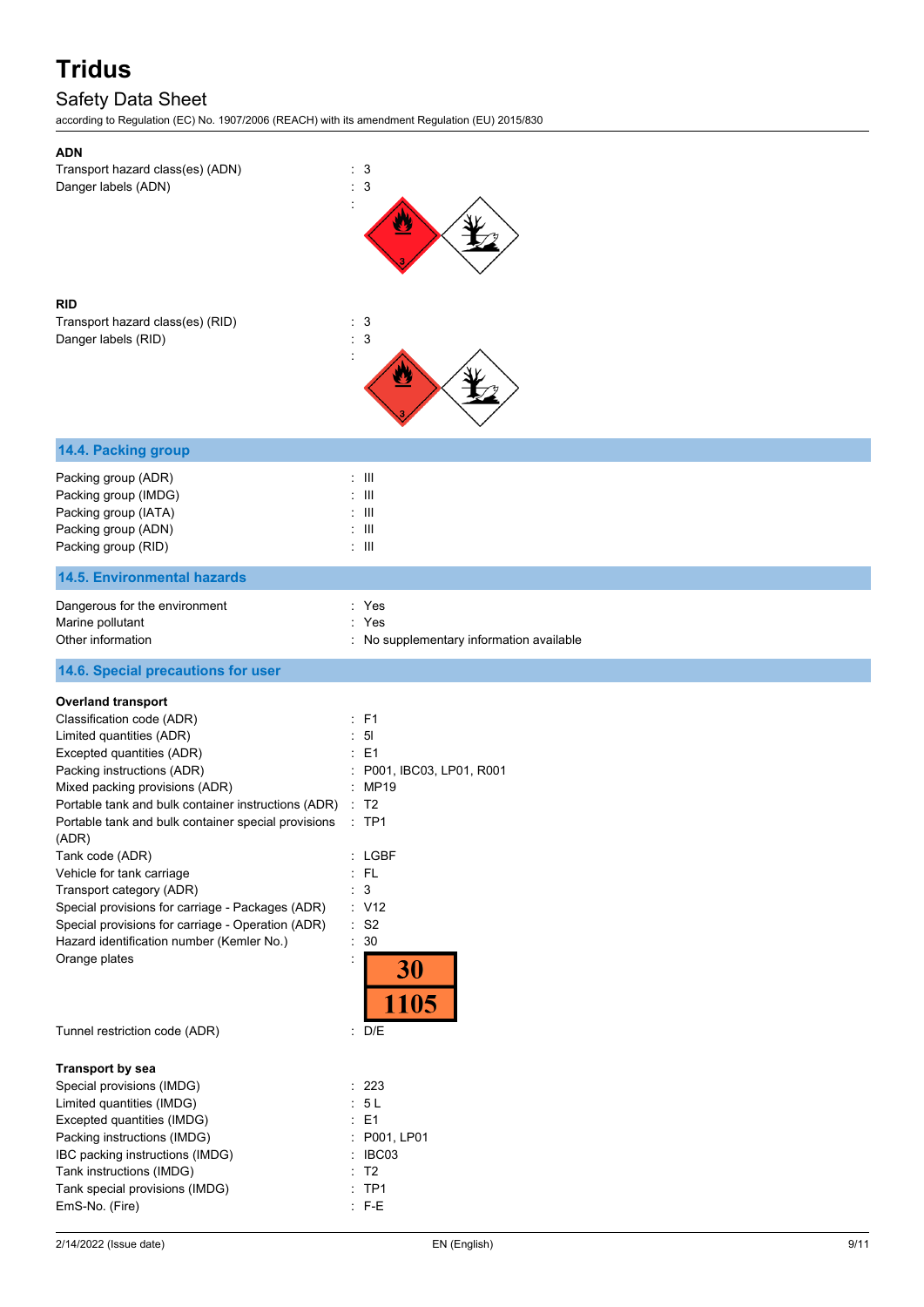## Safety Data Sheet

according to Regulation (EC) No. 1907/2006 (REACH) with its amendment Regulation (EU) 2015/830

| EmS-No. (Spillage)                                  | $: S-D$                                                                                           |
|-----------------------------------------------------|---------------------------------------------------------------------------------------------------|
| Stowage category (IMDG)                             | : A                                                                                               |
| Properties and observations (IMDG)                  | Colourless liquids with a strong odour. Immiscible with water. Explosive limits: 1.2% to<br>10.5% |
| Air transport                                       |                                                                                                   |
| PCA Excepted quantities (IATA)                      | $E = 1$                                                                                           |
| PCA Limited quantities (IATA)                       | : Y344                                                                                            |
| PCA limited quantity max net quantity (IATA)        | : 10L                                                                                             |
| PCA packing instructions (IATA)                     | 355                                                                                               |
| PCA max net quantity (IATA)                         | : 60L                                                                                             |
| CAO packing instructions (IATA)                     | 366                                                                                               |
| CAO max net quantity (IATA)                         | 220L                                                                                              |
| Special provisions (IATA)                           | A <sub>3</sub>                                                                                    |
| ERG code (IATA)                                     | : 3L                                                                                              |
| Inland waterway transport                           |                                                                                                   |
| Classification code (ADN)                           | : F1                                                                                              |
| Limited quantities (ADN)                            | 5L                                                                                                |
| Excepted quantities (ADN)                           | $\therefore$ E1                                                                                   |
| Equipment required (ADN)                            | PP, EX, A                                                                                         |
| Ventilation (ADN)                                   | : VE01                                                                                            |
| Number of blue cones/lights (ADN)                   | $\therefore$ 0                                                                                    |
| Rail transport                                      |                                                                                                   |
| Classification code (RID)                           | : F1                                                                                              |
| Limited quantities (RID)                            | 5L                                                                                                |
| Excepted quantities (RID)                           | E1                                                                                                |
| Packing instructions (RID)                          | P001, IBC03, LP01, R001                                                                           |
| Mixed packing provisions (RID)                      | <b>MP19</b>                                                                                       |
| Portable tank and bulk container instructions (RID) | T <sub>2</sub>                                                                                    |
| Portable tank and bulk container special provisions | $:$ TP1                                                                                           |
| (RID)                                               |                                                                                                   |
| Tank codes for RID tanks (RID)                      | $:$ LGBF                                                                                          |
| Transport category (RID)                            | 3                                                                                                 |
| Special provisions for carriage - Packages (RID)    | : W12                                                                                             |
| Colis express (express parcels) (RID)               | : CE4                                                                                             |
| Hazard identification number (RID)                  | 30                                                                                                |

**14.7. Transport in bulk according to Annex II of Marpol and the IBC Code**

Not applicable

### **SECTION 15: Regulatory information**

**15.1. Safety, health and environmental regulations/legislation specific for the substance or mixture**

#### **15.1.1. EU-Regulations**

Contains no REACH substances with Annex XVII restrictions

Contains no substance on the REACH candidate list

Contains no REACH Annex XIV substances

Contains no substance subject to Regulation (EU) No 649/2012 of the European Parliament and of the Council of 4 July 2012 concerning the export and import of hazardous chemicals.

Contains no substance subject to Regulation (EU) No 2019/1021 of the European Parliament and of the Council of 20 June 2019 on persistent organic pollutants

Contains no substance subject to REGULATION (EU) No 1005/2009 OF THE EUROPEAN PARLIAMENT AND OF THE COUNCIL of 16 September 2009 on substances that deplete the ozone layer.

Contains no substance subject to Regulation (EU) 2019/1148 of the European Parliament and of the Council of 20 June 2019 on the marketing and use of explosives precursors.

Contains no substance subject to Regulation (EC) 273/2004 of the European Parliament and of the Council of 11 February 2004 on the manufacture and the placing on market of certain substances used in the illicit manufacture of narcotic drugs and psychotropic substances.